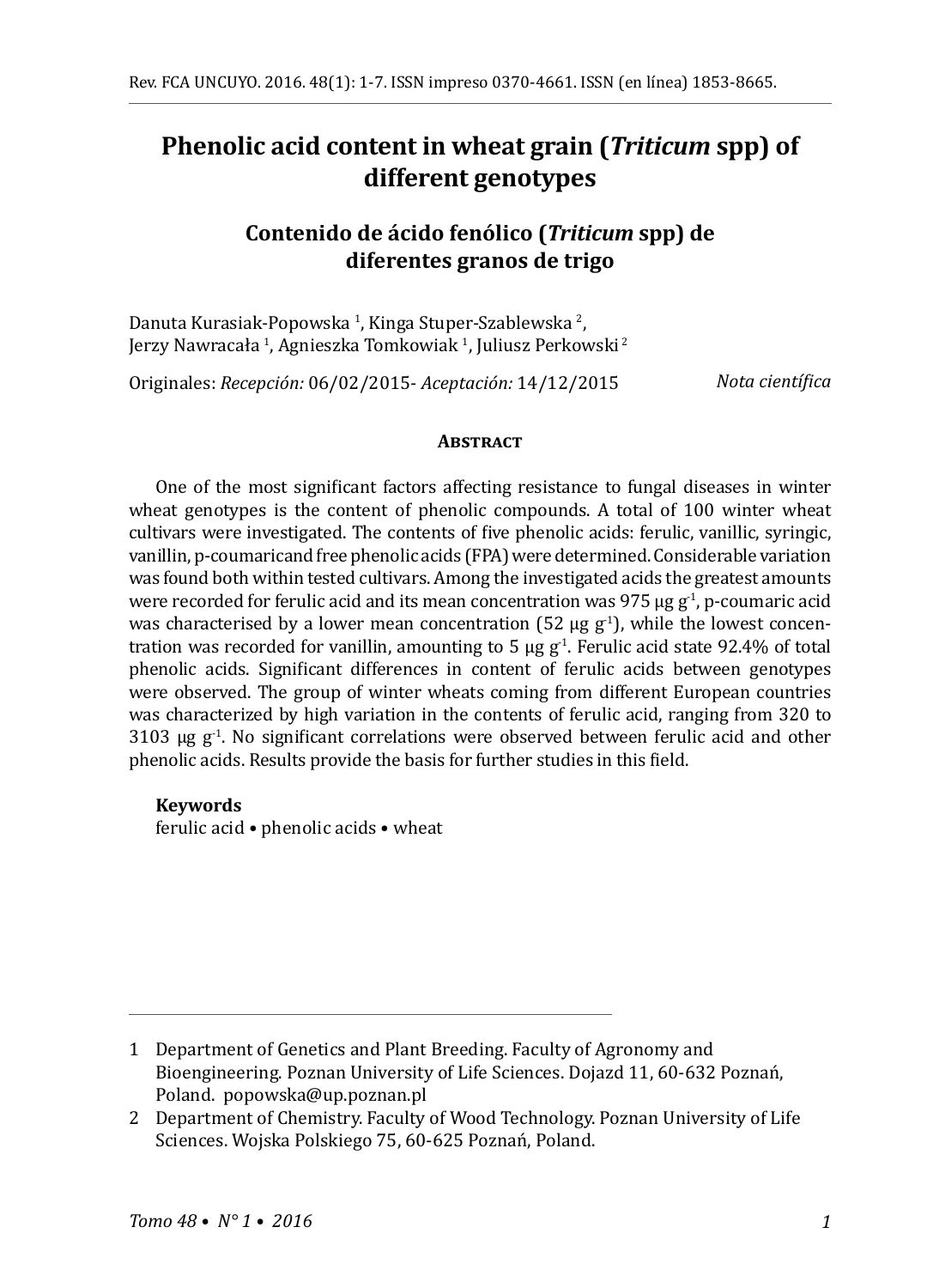#### **Resumen**

Uno de los factores más importantes en la resistencia a las enfermedades fúngicas en genotipos de trigo de invierno es el contenido de compuestos fenólicos. Se investigó un total de 100 cultivos de trigo de invierno, se determinó sus contenidos de los cinco ácidos fenólicos: ferúlico, vanílico, siríngico, vainillina, p-cumárico y ácidos fenólicos libres (AFL) y se encontró una variación entre ambos cultivos probados. Entre los ácidos investigados, se detectó mayores cantidades de ácido ferúlico (concentración media de 975 µg  $g^{-1}$ ), ácido p-cumárico (caracterizado por una baja concentración media  $(52 \text{ µg g}^{-1})$ , mientras que la concentración más baja que se detectó fue de vainillina (a razón de 5 µg g-1). El ácido ferúlico conforma el 92,4% de los ácidos fenólicos totales. Por otro lado, se observó diferencias significativas en el contenido de ácidos ferúlicos entre genotipos: el grupo de trigos de invierno procedente de varios países europeos tenía como característica una alta variación de contenidos de ácido ferúlico, del orden de  $320$  hasta  $3103$  ug g<sup>-1</sup>. No se detectó correlaciones significativas entre el ácido ferúlico y otros ácidos fenólicos. En conclusión, los resultados de este estudio ofrecen la base para otras investigaciones con más profundidad en este ámbito.

## **Palabras clave**

ácido ferúlico • ácidos fenólicos • trigo

#### **INTRODUCTION**

Wheat is infested by many fungal diseases. In case of wheat this problem to the greatest extent pertains to grain contamination with mycotoxins produced by various species, of which the most important are fungi from the genus *Fusarium* (2, 15). This results in grain contamination with such toxins as deoxynivalenon (DON), nivalenol (NIV) (14).

Breeding towards resistance is the best prevention method. Although some genotypes are known to have resistance coming from spring cultivars such as Sumai 3 and Frontana, they exhibit disadvantageous yield traits. In view of such difficulty in obtaining resistant cultivars to *Fusarium* new genotypes are searched for both in Poland and worldwide, which could provide good germplasm for breeding towards resistance.

Some information indicates that also resistance to Fusarium Head Blight (FHB) in wheat may be to a considerable degree connected with the presence of phenolic acids in the spike and in kernels. Among phenolic acids in wheat grain ferulic acid is found in greatest amounts, which level depends on the cultivar and on kernel size (8, 10).

A dependence was indicated between ferulic acid found in wheat grain and resistance of wheat to fusariosis (17).

The aim of the presented investigations was to determine the contents of phenolic acids, particularly ferulic acid, in grain of winter wheat genotypes.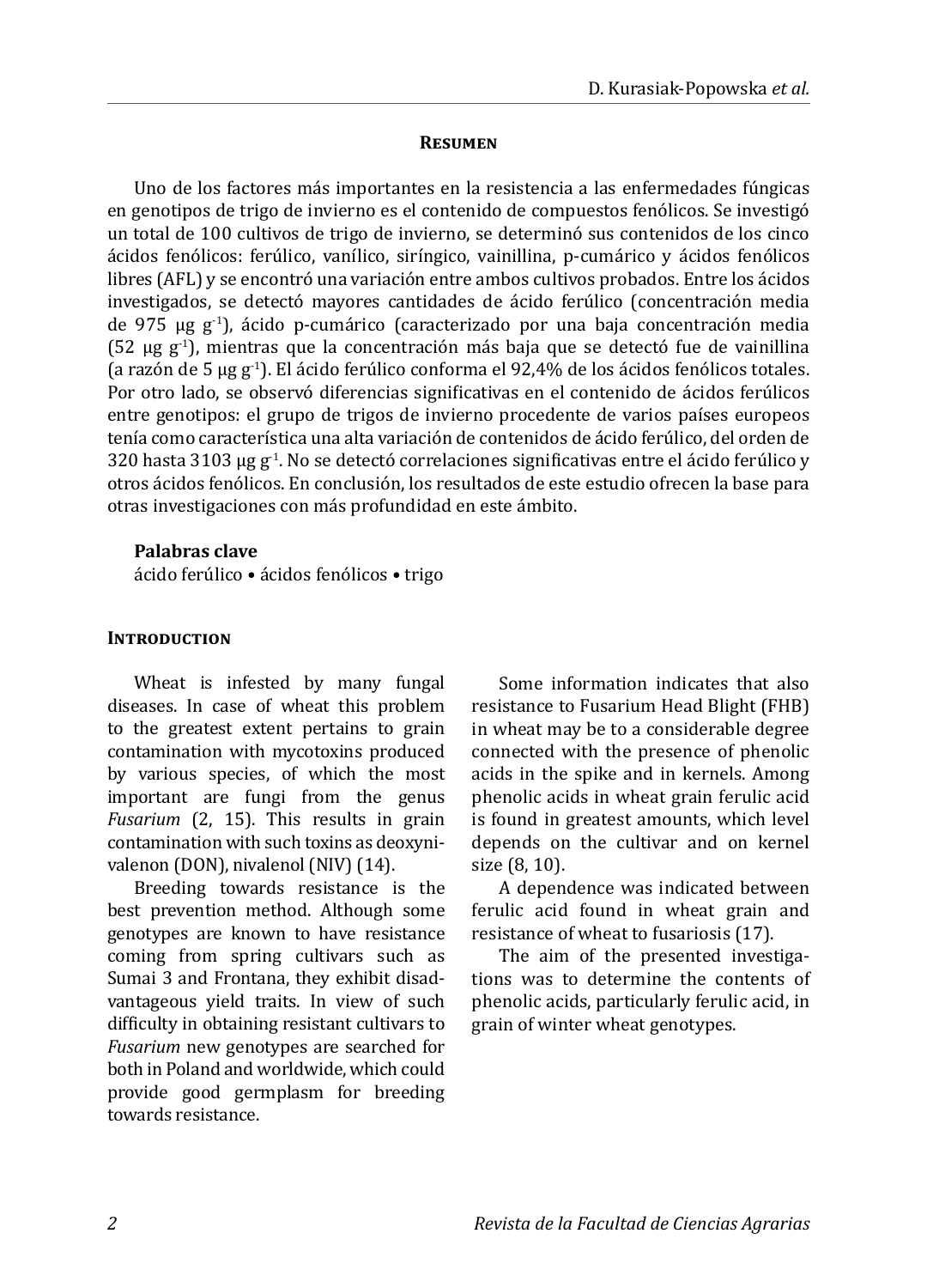# **Material and methods**

A total of 100 cultivars and lines of winter wheat were selected for analysis.<br>They came from Polish breeding They came from Polish companies involved in wheat breeding and from the collection of winter wheat belonging to the Department of Genetics and Plant Breeding, the Poznań University of Life Sciences. Breeding companies, *i.e.*  Małopolska Plant Growing Company - HBP Ltd. (MHR), Plant Breeding Company Smolice Ltd. (HRS), Danko Plant Breeding Company Ltd. (Danko HR), Poznań Plant Breeders Ltd., (PHR), Plant Breeding Company Strzelce Ltd. (HRSt) from their own breeding material selected for analyses genotypes with known resistance to fungal diseases. Genotypes selected from the collection of the Department of Genetics and Plant Breeding, PULS included cultivars and lines of winter wheat originated from different countries (Austria, Czech Republic, Holland, France, Germany, Russia and Hungary).

Based on literature data they were considered resistant to *Fusarium,* and they were obtained from the wheat collection of the National Small Grain Collection at the Agriculture Research Station in Aberdeen, belonging to the National Plant Germplasm System in the USA, and from dr Tomasz Góral, Plant Breeding and Acclimatization Institute in Radzików. Analyses were also conducted on wheat lines generated at the Department of Genetics and Plant Breeding (DG&PB) and coming from crossing of semi-dwarf English and French forms with leading Polish cultivars.

All grain samples used in the analyses were harvested in 2011 from genotypes growing at Wielkopolska conditions, at Agriculture Research Station "Dłoń".

The soil at the site is Luvisols (SgP, 2011) with pH ranged between 6.0 and 6.4. Weather conditions in thes pringvegetation in 2011 were as follows: the average temperature in April was 11.9°C, 15.5°C in May, June 19,0°C and in July 18.6°C. Total rainfall in the month of April was 14 mm, 37.5mm in May, 33.5mm in June and 169mm in July. The field experiment was conducted in 3 replications, while the plot size was  $1m<sup>2</sup>$ .

From 3 replications, a bulk sample of 1 kg was collected, from which a sample of 100 g grain each was used in further analyses. The chemical analysis were conducted in 2 replication, and the mean of the replications is shown in the tables (table 1, page 4)

*2.1 Analysis of contents of free phenolic acids (FPA)*

Total of free phenolic acids was determined as described by Stuper-Szablewska *et al*., (2015).

# *2.2 Determination of phenolic acids*

Contents of 5 phenolic acids<br>was determinedas described by determinedas Stuper-Szablewska *et al.*, (2014).

*2.3 Statistical analysis*

Results were subjected to statistical analysis using the STATISTICA v. 8.0 software package. Means, range from the samples as well as the number and percentage of positive samples were determined. Moreover, values of Pearson's linear correlation coefficients were determined at the following significance levels,  $\alpha$ =0.01, and  $\alpha$ =0.001 (\*\*, \*\*\*). In order to compare contents of analysed metabolites in samples the procedure of multiple comparisons using Tukey's method was applied.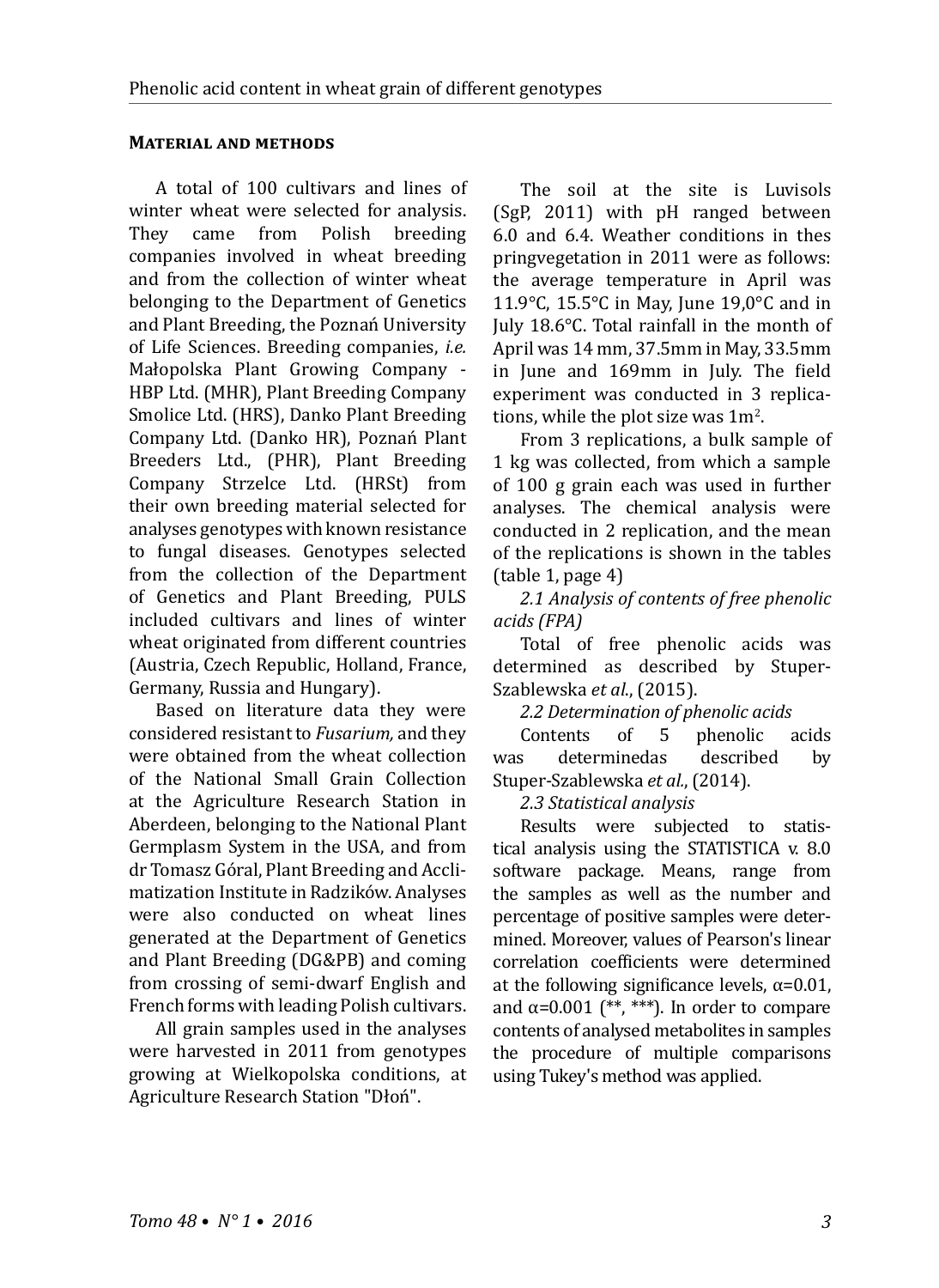**Table 1.** Mean, ranges and percentages of positive samples for concentrations of five identified phenolic acids and their totals as well as free phenolic acids (FPA).

|                                | Ferulic<br>$\mu$ gg <sup>-1</sup> | Vanilic<br>$\mu$ gg <sup>-1</sup> | Syringic<br>$\mu$ gg <sup>-1</sup> | Vanilin<br>$\mu$ gg <sup>-1</sup> | p-cumaric<br>$\mu$ gg <sup>-1</sup> | <b>Phenolic</b><br>acids (total)<br>$\mu$ gg <sup>-1</sup> | <b>FPA</b><br>$\mu$ gg <sup>-1</sup> |
|--------------------------------|-----------------------------------|-----------------------------------|------------------------------------|-----------------------------------|-------------------------------------|------------------------------------------------------------|--------------------------------------|
| Mean                           | 975                               | 17                                | 5                                  | 6                                 | 52                                  | 1055                                                       | 515                                  |
| Range                          | 320-3103                          | $0 - 72$                          | $0 - 37$                           | $0 - 77$                          | 10-160                              | 357-3186                                                   | 220-843                              |
| Percent of<br>positive samples | 100%                              | 71%                               | 40%                                | 38%                               | 100%                                | 100%                                                       | 100%                                 |

**Tabla 1.** Media, rangos y porcentajes de muestras positivas para las concentraciones de cinco ácidos fenólicos identificados, sus totales y ácidos fenólicos libres (AFL).

> **Table 2.** Co-occurrence of phenolic acids. **Tabla 2.** Co-ocurrencia de ácidos fenólicos.

| Co-occurrence                                   | Percent of positive samples |  |  |
|-------------------------------------------------|-----------------------------|--|--|
| Ferulic, vanilic, syringic, vanillin, p-cumaric | 11                          |  |  |
| Ferulic, vanilic, vanillin, p-cumaric           | 23                          |  |  |
| Ferulic, vanilic, syringic, p-cumaric           | 14                          |  |  |
| Ferulic, syringic, vanillin, p-cumaric          | 3                           |  |  |
| Ferulic, vanillin, p-cumaric                    | 3                           |  |  |
| Ferulic, syringic, p-cumaric                    | 9                           |  |  |
| Ferulic, vanilic, p-cumaric                     | 19                          |  |  |
| Ferulic, p-cumaric                              | 18                          |  |  |
|                                                 |                             |  |  |

# **Results**

A total of 100 grain samples of winter wheat were analysed. In the samples five phenolic acids were identified: ferulic, vanillic, syringic, vanillin and p-coumaric acids (table1).

However, all the acids were presented in grain of only 11 genotypes (table 2).

Most frequently in the analysed samples (23%) four acids were found simultaneously: ferulic, vanillic, vanillin and p-coumaric acids as well as a combination of three acids: ferulic, vanillic and p-coumaric (table 2). In grain of all the genotypes two acids were detected: ferulic and p-coumaric acids.

Mean concentration of ferulic acid detected in 100% samples was 975 μg  $g^{-1}$ while that of p-coumaric acid - also found in all samples - was  $52 \mu g g^{-1}$ , with a considerable range from the sample observed in both cases. The presence of vanillin was found in grain of 38% tested genotypes, while syringic acid was found in grain of 40%.

At the same time in both cases the lowest mean content of these acids was recorded, amounting to 6 and 5  $\mu$ g g<sup>-1</sup>, respectively.

Calculated linear correlation coefficients showed that contents of ferulic acid and total phenolic acids were related to the highest degree, highly significantly (table 3, pág. 5).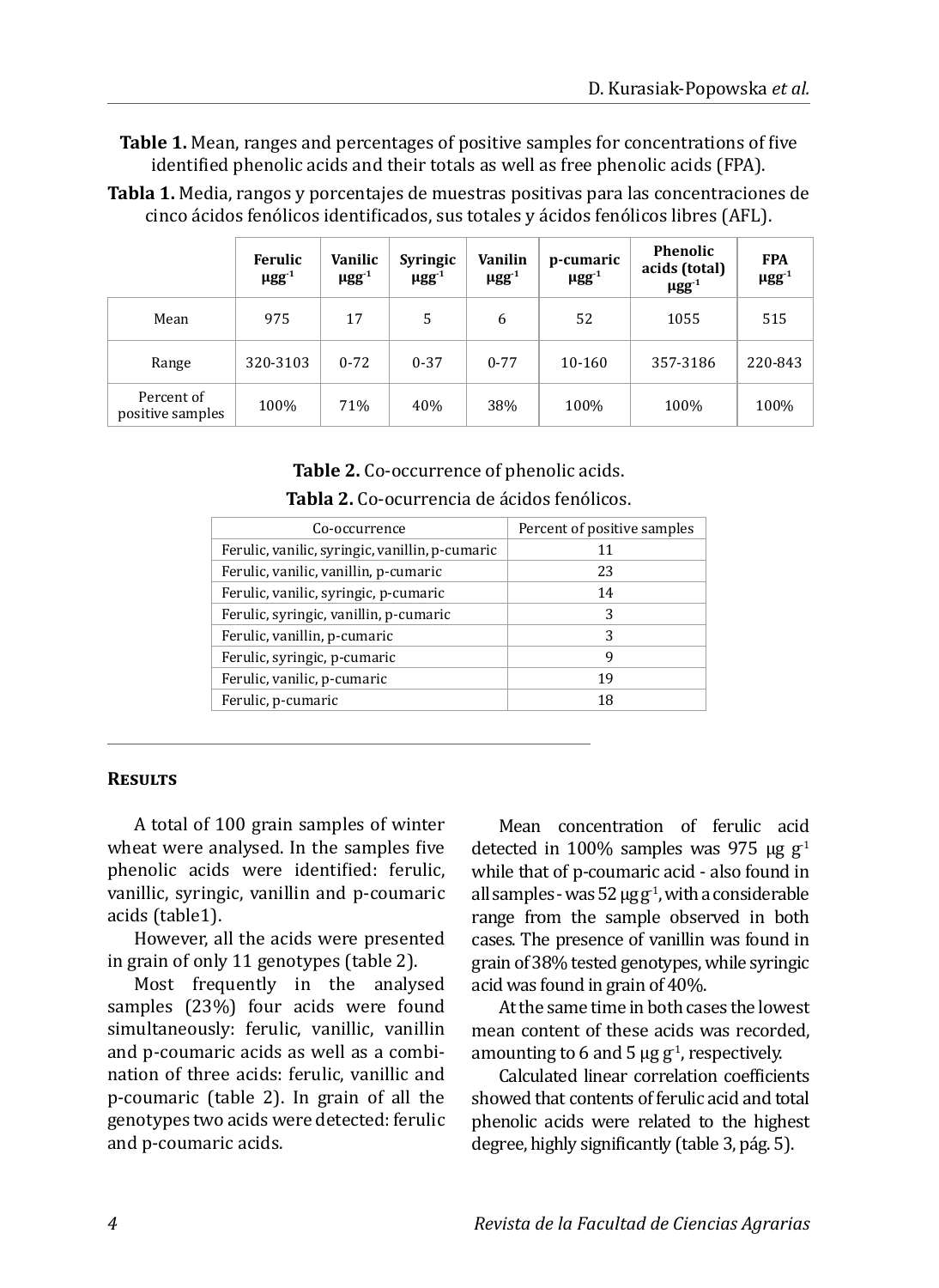**Table 3.** Matrix of internal correlations for concentrations of free phenolic acids (FPA), five identified phenolic acids and their totals.

**Tabla 3.** Matriz de correlaciones internas para las concentraciones de ácidos fenólicos libres (AFL), cinco ácidos fenólicos identificados y sus totales.

|                        | <b>FPA</b> | Ferulic     | Vanilic   | Syringic  | <b>Vanilin</b> | p-cumaric |
|------------------------|------------|-------------|-----------|-----------|----------------|-----------|
| Ferulic                | $0.4801**$ |             |           |           |                |           |
| Vanilic                | $-0.0238$  | 0.0732      |           |           |                |           |
| Syringic               | $0.4193**$ | 0.1205      | $-0.1679$ |           |                |           |
| Vanilin                | 0.0232     | $-0.0085$   | 0.0551    | $-0.0907$ |                |           |
| p-cumaric              | $-0.0347$  | $-0.0284$   | 0.0036    | 0.0426    | $-0.0301$      |           |
| phenolic acids (total) | $0.4824**$ | $0.9974***$ | 0.1065    | 0.1315    | 0.0129         | 0.0291    |

\*\*. \*\*\* - Pearson's linear correlation coefficients at the significance level  $\alpha$  = 0.01,  $\alpha$  = 0.001. \*\*. \*\*\* - coeficientes de correlación lineal de Pearson en el nivel de significación α = 0,01, α = 0,001.

This dependence resulted from the fact that ferulic acid constituted 92.4% total phenolic acids. Significant correlations were also recorded between contents of ferulic acid, syringic acid and total phenolic acids and contents of FPA (table 3).

Conducted analyses of winter wheat grain showed very high variation in the analysed genotypes in terms of contents of ferulic acid (320-3103  $\mu$ g g<sup>-1</sup>) and total phenolic acids and FPA (table 1, page 4; table 2, page 4; table 3). Almost half of the genotypes: 47, had contents of ferulic acid within the range of 700-1000 µg, and only thirteen contained over 1500 µg. A very low content of ferulic acid <500 µg was found in only five genotypes.

# **Discussion**

Li *et al*. (2008) when analysing 130 genotypes of winter wheat found that the range from samples for ferulic acid was from 326 to 1171  $\mu$ g g<sup>-1</sup> at the mean contents of 664  $\mu$ g g<sup>-1</sup>, while in this experiment the average for winter wheat was 974  $\mu$ g g<sup>-1</sup>. Significant differences between contemporary and old cultivars of *Triticum aestivum* and *T. durum* were reported by Heimler *et al.* (2010). Also the analysis of 58 genotypes from the Australian Winter Cereals Collection conducted by Wu *et al*. (2001) showed significant differences between genotypes in terms of contents of seven phenolic acids. Irmak *et al*. (2008) stated that even in isolines of cv. 'Pegaso' differing in glutenin protein subunits there were significant differences in PFA contents and total phenolic acids. Probably reports on a lack of significant<br>differences between genotypes differences between genotypes frequently result from a small number of analysed forms (3, 21). Amounts of<br>ferulic. coumaric and vanillic acids ferulic, coumaric and vanillic comparable to those recorded in these experiment were observed in different wheat cultivars by other authors (11, 12).

Analogously to different publications on wheat phenolics, ferulic acid was the dominant phenolic acid in all wheat cultivars and accounted for 92.4% of total phenolic acids. Similarly, Irmak*etal*.(2008) and Jonnala *et al*. (2010) showed that ferulic acid constituted 92% and 95%, respectively, of total phenolic acids. Moreover, a high correlation was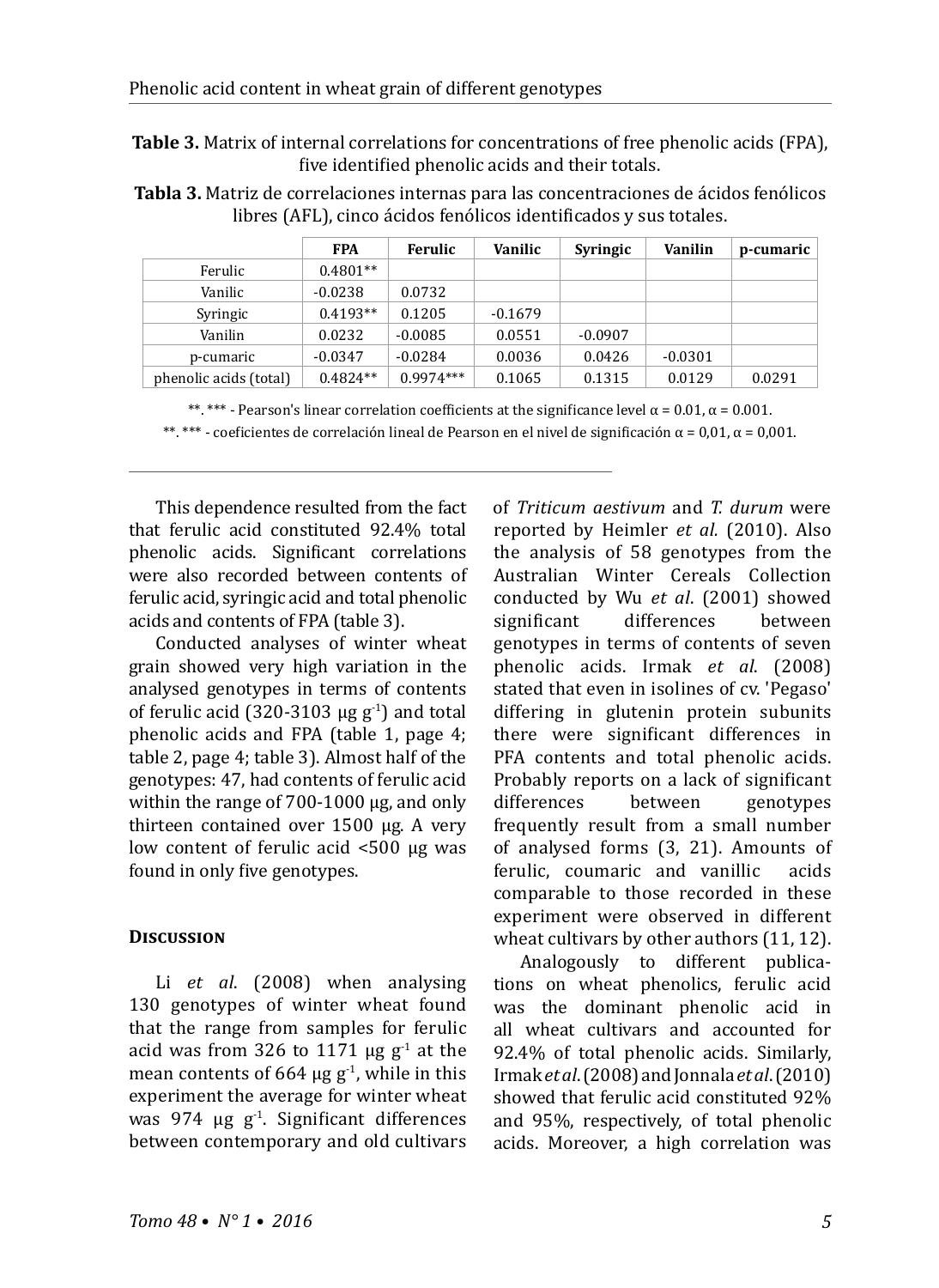found between contents of ferulic acid and total contents of phenolic acids (12).

Significant differences in contents of ferulic acid and total contents of phenolic acids between spring wheat genotypes were found by Mpofu *et al*. (2006). Content of ferulic acid was low, amounting to 371-436 µmol gallic acid  $100g<sup>-1</sup>$  grain. while the total content of phenolic acids was high, amounting to 1709-1990  $\mu$ g g<sup>-1</sup>. In turn, Irmak *et al*. (2008) recorded that total phenolic acid content in cv. 'Pegas' was very high at 2795  $\mu$ g g<sup>-1</sup> GAE. Kim *et al*. (2006) in wheat samples recorded concentrations of ferulic acid at an average level of  $3420 \text{ µg g}^{-1}$ .

Content of FPA was on average over two-fold lower than total phenolic acids. Greater differences were observed by Okarter *et al*. (2010), as in their study FPA content ranged from 255 to 499 µmol gallic acid  $100g^{-1}$  grain, while total content of phenolic acids from 841 to 1099 µmol gallic acid  $100g<sup>-1</sup>$  grain, with significant differences between genotypes. In the analyses performed on 11 cultivars by Adom *et al*. (2003), FPA content was much lower (119-201 umol gallic acid 100  $g^{-1}$  grain) than the total content of phenolic acids at 709-860 µmol gallic acid  $100$  g<sup>-1</sup> grain.

Considerable differences in contents of ferulic acid, observed in the conducted experiment, may be reflected in differences in resistance to *Fusarium.*

#### **References**

- 1. Adom, K. K.; Sorrells, M. E.; Liu, R. H. 2003. Phytochemical profiles and antioxidant activity of wheat varieties. Journal of Agricultural and Food Chemistry. 51: 7825-7834.
- 2. Chiotta, M. L.; Chulze, S.; Barros, G. 2015. Fuentes de inóculo de especies de Fusarium potenciales productoras de micotoxinas en el agroecosistema soja. Revista de la Facultad de Ciencias Agrarias. Universidad Nacional de Cuyo. Mendoza. Argentina. 47(2): 171-184.
- 3. Gélinas, P.; McKinnon, C. M. 2006. Effect of wheat variety, farming site, and bread baking on total phenolics. International Journal of Food Science and Technology. 41: 329-332.
- 4. Heimler, D.; Vignolini, P.; Isolani, L.; Arfaioli, P.; Ghiselli, L.; Romani, A. 2010. Polyphenol content of modern and old varieties of *Triticum aestivum* L. and *T. durum* Desf. grains in two years of production. Journal of Agricultural and Food Chemistry. 58: 7329-7334.
- 5. Irmak, S.; Jonnala, R. S.; MacRitchie, F. 2008. Effect of genetic variation on phenolic acid and policosanol contents of Pegaso wheat lines. Journal of Cereal Science. 48: 20-26.
- 6. Jonnala, R. S.; Irmaka, S.; MacRitchiea, F.; Bean, S. R. 2010. Phenolics in the bran of waxy wheat and triticale lines. Journal of Cereal Science. 52: 509-515.
- 7. Kim, K. H.; Tsao, R.; Yang, R.; Cui, S .W. 2006. Phenolic acid profiles of wheat extracts and the effect of hydrolysis conditions. Food Chemistry. 90: 426-433.
- 8. Lempereur, I.; Rouau, X.; Abecassis, J. 1997. Genetic and agronomic variation in arabinoxylan and ferulic acid contents of durum wheat (*Triticum durum* L.) grain and its milling fractions. Journal of Cereal Science. 25: 103-110.
- 9. Li L.; Shewry, P. P.; Ward, J. L. 2008. Phenolic acids in wheat varieties in the HEALTH GRAIN diversity screen. Journal of Agricultural and Food. 56: 9732-9739.
- 10. Manfreda, V. T.; Acosta, M. C. 2015. Variables de tamaño y forma de granos y embriones de trigo (*Triticum aestivum* L.): análisis y propuestas. Revista de la Facultad de Ciencias Agrarias. Universidad Nacional de Cuyo. Mendoza. Argentina. 47(1): 43-58.
- 11. Moore, J.; Hao, Z.; Zhou, K.; Luther, M.; Costa, J.; Yu L. 2005. Carotenoid, tocopherol, phenolic acid and antioxidant properties of Maryland-grown softwheat. Journal of Agricultural and Food Chemistry. 53: 6649-6657.